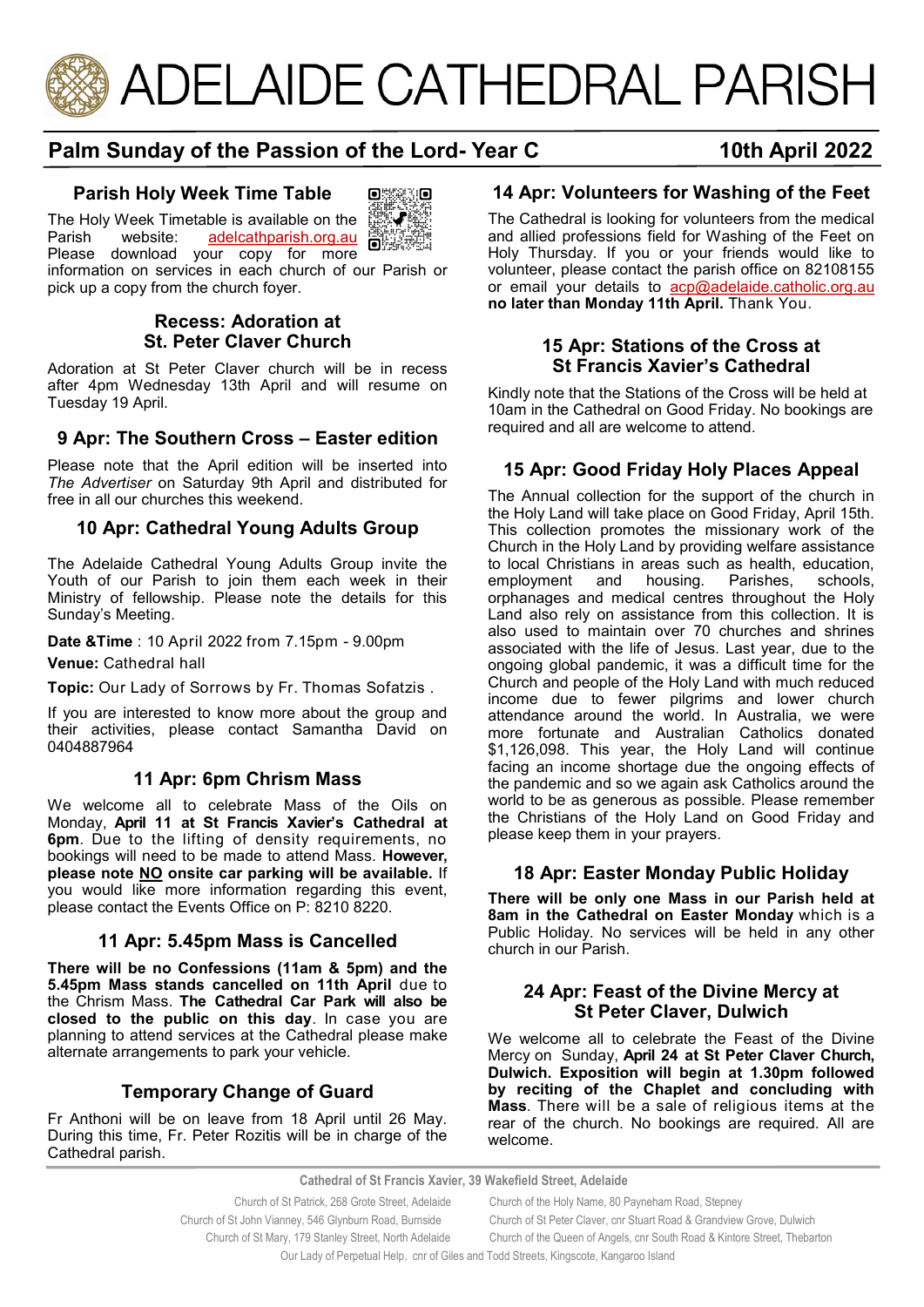# **ADELAIDE CATHEDRAL PARISH**

**Administrator** Fr. Anthoni Adimai SdM **Assistant Administrator** Fr. Peter Rozitis

**Archbishop of Adelaide Archbishop Patrick O'Regan Latin Mass Chaplain** Fr. Michael McCaffrey, FSSP

**Parish Office** (across the lawn from the Cathedral) Mon to Fri: 9.30am–4.30pm • 8210 8155 39 Wakefield St (corner of Wakefield and King William St) Adelaide SA 5000.

Mailing: GPO BOX 1364, Adelaide SA 5001. acp@adelaide.catholic.org.au • www.adelcathparish.org

Parish newsletter: www.adelcathparish.org/news-events/ weekly-newsletters.

| <b>Aboriginal Catholic Ministry</b> |           |
|-------------------------------------|-----------|
| <b>Otherway Centre</b>              | 8362 3185 |
| <b>Cathedral Parish Music</b>       | 82108128  |

**Any emergency requiring a priest**• 0417 080 955 **Pastoral Care:** Visitation and Communion can be arranged for parishioners who are ill. Please call the Office: 8210 8155.

#### **Normal Mass Timings**

REFER TO PARISH WEBSITE FOR HOLY WEEK SCHEDULE

#### *St. Francis Xavier Cathedral, Adelaide*

| <b>Sunday Masses</b>                                                                                     | Sat:6pm(Viqil)<br><b>Sun</b> : 7am, 9am, 11am,<br>2.30pm (African), 6pm     |
|----------------------------------------------------------------------------------------------------------|-----------------------------------------------------------------------------|
| <b>Weekday Masses</b>                                                                                    | <b>Mon - Fri</b> : 8am, 12.10pm & 5.45pm<br><b>Sat: 8am, 11.30am</b>        |
| <b>Public Holidays</b>                                                                                   | 8am ONLY at the Cathedral.                                                  |
| <b>Confessions</b>                                                                                       | <b>Mon, Wed, Fri: 11-12 noon, 5-5.30pm</b><br>Sat: 12 noon-1pm, 4.30-5.30pm |
| <b>Holy Hour</b>                                                                                         | <b>Tues: 6.30pm, Fri: 11am</b>                                              |
| <b>St Mary's, Lower North Adelaide</b><br>Tues and Fri: 8am<br>Sun: 9.30am                               |                                                                             |
| Queen of Angels, Thebarton<br><b>Wed: 8.30am</b><br>Sat: Confessions: 5.45pm   Vigil: 6pm<br>Sun: 9.30am |                                                                             |

*St John Vianney, Burnside* **Tues and Thu**: **Mass**: 9am | **Confessions**: 9.30am **Sun**: 9am

*St Peter Claver, Dulwich* **Wed**: 9am, **Fri**: 11am **Confessions:** 11.30am **Sat: Confessions:** 5.30pm | **Vigil:** 6pm **Sun**: 11am

*Holy Name, Stepney* **Sun:** 11am

*St. Patrick, Grote Street, Adelaide* **Sun:** 10.30am (Croatian) 4.00pm (Portuguese) ONLY 1st and 3rd Sunday

*Our Lady of Perpetual Help, Kangaroo Island* Sun: **Confessions:** 9:00 am | **Mass**: 9.30 am

**Please contact the Parish Office for Baptism & Wedding bookings.**

# **WORSHIP:**

**Entrance Antiphon:** Six days before the Passover, when the Lord came into the city of Jerusalem, the children ran to meet him; in their hands they carried palm branches and with a loud voice cried out: Hosanna in the highest! Blessed are you, who have come in your abundant mercy! O gates, life high your heads; grow higher, ancient doors. Let him enter, the king of glory! Who is this king of glory? He, the Lord of hosts, he is the king of glory.

Hosanna in the highest! Blessed are you, who have come in abundant mercy!

**First Reading:** Isaiah 50:4-7.

**Responsorial Psalm:** My God, my God, why have you abandoned me?

**Second Reading**: Philippians 2:6-11.

**Gospel Acclamation:** Praise to you, Lord Jesus Christ, king of endless glory! Christ became obedient for us even to death, dying on the cross. Therefore God raised him on high and gave him a name above all other names. Praise to you, Lord Jesus Christ, king od endless glory!

**Gospel:** Luke 22:14-23:56 **Universal Prayer Response**: Lord, have mercy.

**Communion Antiphon:** Father, if this chalice cannot pass without my drinking it, you will be done.

#### **\*\*\*\*\*\*\*\*\*\*\*\*\*\*\*\*\*\*\*\*\*\*\***

**Next week:** Easter Sunday **First Reading:** Acts 10:34, 37-43 **Second Reading:** Col 3:1-4 **Gospel:** John 20:1-9

#### **\*\*\*\*\*\*\*\*\*\*\*\*\*\*\*\*\*\*\*\*\*\*\***

# **Liturgies & Activities (11th-17th April)**

**Mon** Monday of Holy Week **Tue** Tuesday of Holy Week **Thu** Maundy Thursday **Fri** Good Friday **Sat** Holy Saturday (Easter Vigil Service) **Sun** Easter Sunday

### **Prayer Requests**

*Recently Deceased:* Joseph Alan John Myren

*Deceased Anniversaries:* 

**Cathedral:** Orlando & Grazia Conti, Joseph and Joseph Grygierczyk, Isidoro and Michelina Annicchiarico, Marshel Sarath, Antonio and Norma Collantes

**Queen of Angels:** Antonio, Rosaro, Caterina Ielasi, Saverio & Anna Sergi

**St. Marys:** Elvira Albanozzo

**St. John Vianney/St. Peter Claver:** Ram Gopal, Athalie Shannon & family

# **Prayers Requests for the Sick**

Bruce Palmer, Ester Mendoza, Jacob Dylan, Anton Sylvester, Antonio Romeo, Charles Dias, Lydia, Emily Swan, Angelina Musico, Lydia D'souza, Teresita Agravante, Amy Lopez, Anna Fiocco, Julie Nelson, Elijah Oleta, Paul Nowak, Stefano Scambiatterra, Bebut & Stella Alquizola and Richard Murphy.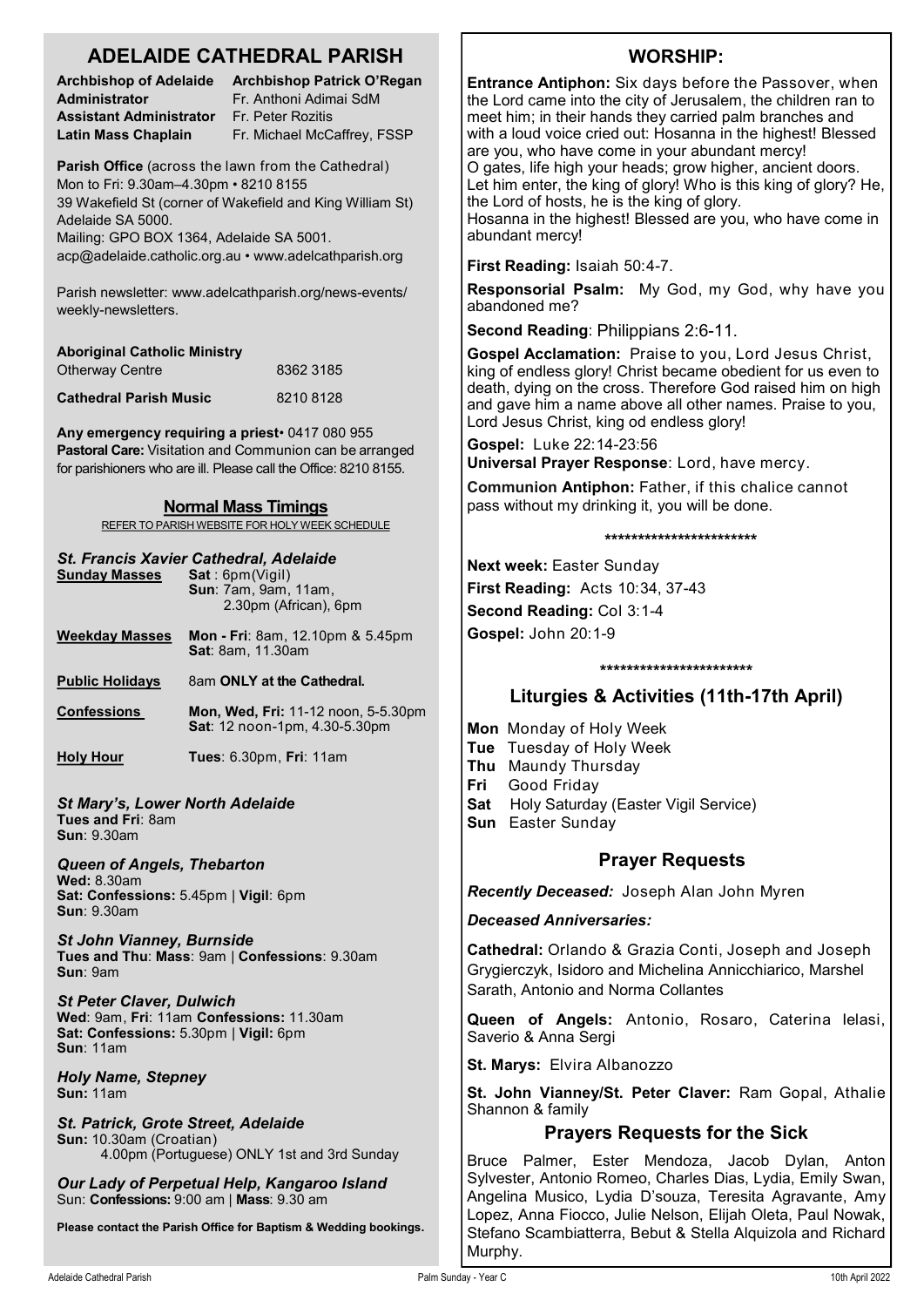# **Adult Confirmation Program**

Adult Confirmation will be held this year on Saturday, September 3rd at the 6pm Mass at the Cathedral. This is for adults who were baptised as children and who have missed receiving the Sacrament of Confirmation. Anyone wishing to be part of this celebration is asked to contact Kathy Horan - [khoran@adelaide.catholic.org.au](mailto:khoran@adelaide.catholic.org.au) Further details will be advertised in the near future.

# **30 Apr: Diocesan Pre-Synod Gathering**

All are invited to the Diocesan Pre-Synod Gathering for the presentation of the Diocesan Report to the 2023 Synod on Synodality. The gathering will take place at the **Monastery in Glen Osmond on Saturday, 30 April at 1:45pm**. The gathering will be an opportunity to reflect on the report and provide feedback. Space is limited, booking is essential. The event will also be livestreamed on YouTube. Please book your seat at: [www.trybooking.com/BYLPR](https://aus01.safelinks.protection.outlook.com/?url=http%3A%2F%2Fwww.trybooking.com%2FBYLPR&data=04%7C01%7Cjbradshaw%40adelaide.catholic.org.au%7Cdedd5c3d286648488a1f08da16a01495%7Cfe51d108d61d407cbcaaaab5af82a7ac%7C1%7C0%7C637847174070527642%7CUnknown%7CTWFp)

# **22 May: Marian Procession 2022**

The 2022 Marian Procession will be held on **Sunday 22nd May** at the Adelaide Showgrounds. This year, in support of the Ukrainian community, the image that will lead our procession is *Vyshhorodska - Mother of God*. The Procession will commence at 2pm and all are invited to attend with their parish or community. Group assembly will begin from 1:30pm. The procession will take place in the Main Arena, however, if the weather is inclement, it will be moved to the Wayville Pavilion. Carparking will be available onsite.

### **Volunteers Required for the Marian Procession**

The Archdiocesan Events Office is currently seeking volunteers to support the Marian Procession in a range of roles. If you are available and willing to help, please contact [events@adelaide.catholic.org.au](mailto:events@adelaide.catholic.org.au) or 8210 8220. The event will be held on Sunday, May 22 at the Adelaide Showgrounds beginning at 2pm.

# **26 May: Alive in Christ-Christian Initiation**

Presented by Dr. Jenny O'Brien of the Office for Worship, this course will look at why the RCIA was brought back after the Second Vatican Council and allow participants to discover a new understanding of their own baptism and faith. Commencing on Thursday, May 26, from 7pm to 9pm the course runs for 5 weeks in St. Francis Xavier's Cathedral Hall. Parking available in Cathedral carpark. Cost is \$50 per person. Bookings can be made by contacting the Office for Worship on 8210 8130 or email: [worship@adelaide.catholic.org.au](mailto:worship@adelaide.catholic.org.au)

# **Ethical Easter Eggs**

*Message from Australian Catholic Religious Against Trafficking in Humans*: As Easter is fast approaching, ACRATH is calling for everyone to consider the ethical dimensions of their purchases and make sure your Easter chocolate is slavery free. ACRATH has compiled resources and advice to help you ensure growers and consumers in the chocolate supply chain have a Happy Easter. Visit:[www.acrath.org.au.](http://www.acrath.org.au) Find slavery-free chocolatea at leading supermarkets, Aldi or Haighs. Look for chocolate with one of these logos:



# **Project Compassion 2022**



The theme of **Project Compassion 2022** is: 'For all future generations'. Taken from the scripture passage '*When God gave his covenant to Noah and every living creature, for all future generations'.* We would like to thank all our parishioners their support and request you<br>to visit the project compassion website to visit the project compassion [www.caritas.org.au/project](http://www.caritas.org.au/project-compassion/)-compassion/ for more details on how your contributions have changed lives. Please take home an envelope or box from the foyer to support this worthy cause during Lent.

### *Caritas Australia: Support Fr. Charles Lukati Salisbury Half Marathon*

Father Charles Lukati IS ON THE RUN AGAIN, using his God-given passion to join with **Caritas Australia** to raise funds for the vulnerable and those in crises. On Sunday, May 15 Fr Charles will participate in the **SALISBURY RUN** Half Marathon (21.1KM)! Let's **support Fr. Charles** to help support remote and vulnerable communities and those experiencing crises like the one unfolding in Ukraine, and shine a light on the vulnerable people across the world  $\Box$ who face conflict, natural disasters, drought and political upheaval each and every day, who rely on the support of communities like ours! Use the QR CODE



**Apr 10: Palm Sunday Peace & Justice Walk**

support his RUN for this worthy cause:

https://bit.ly/3iPMHkM

On Sunday 10 April 2022, Churches Together SA, along with other justice and peace networks, is organising the Palm Sunday Peace & Justice Walk. This has been a long-standing tradition in South Australia, where the broader community as well as churches and faith communities, walk together in solidarity for peacemaking and justice keeping. As a radical, visible sign of peace-making presence, respect, solace, and harmony, this walk will be in silence, with our banners as our voice. We walk for many areas of concern: Reconciliation & Uluru Statement from the Heart, Justice for Refugees, Environment & Climate Change and Peace & Conflict Resolution.

### **The Walk:**

- Gather at Tarntanyanga/Victoria Square from 1.30pm for a 2pm start.
- Bring banners, wear symbols or statements as a visible presence.
- Welcome to Kaurna Country.
- The Walk travel down King William St, turn at North Tce and return to Victoria Square.
- Speakers on the key foci will share information.
- Engage with the sponsors and endorsers via the promotion tables and enjoy the music.

Please contact [admin@churchestogethersa.org.au](mailto:admin@churchestogethersa.org.au?subject=Peace%20Walk%20Sponsorship) or call 0477 019 163 for more details about the event.